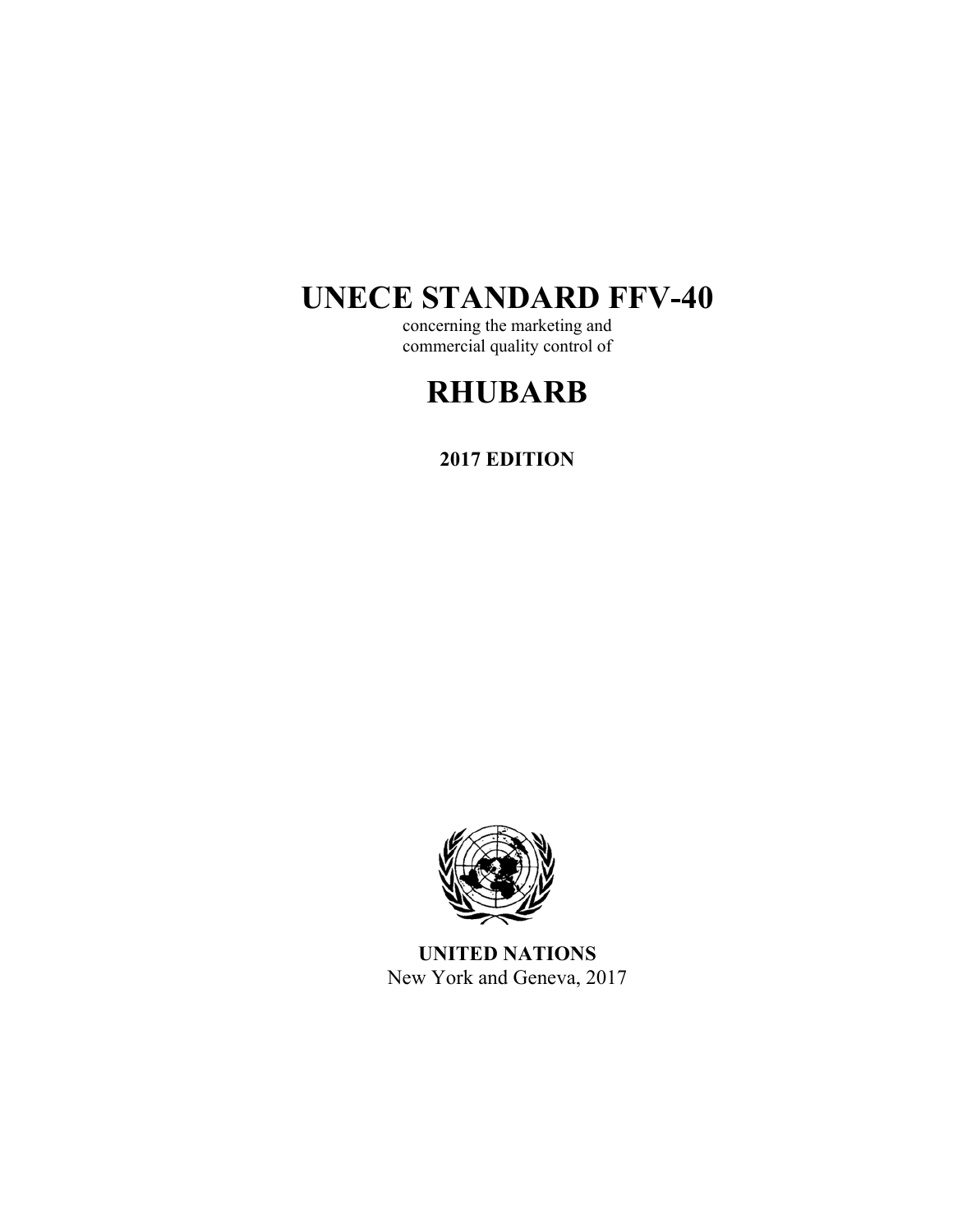#### **NOTE**

#### **Working Party on Agricultural Quality Standards**

The commercial quality standards developed by the Working Party on Agricultural Quality Standards of the United Nations Economic Commission for Europe (UNECE) help facilitate international trade, encourage highquality production, improve profitability and protect consumer interests. UNECE standards are used by governments, producers, traders, importers and exporters, and other international organizations. They cover a wide range of agricultural products, including fresh fruit and vegetables, dry and dried produce, seed potatoes, meat, cut flowers, eggs and egg products.

Any member of the United Nations can participate, on an equal footing, in the activities of the Working Party. For more information on agricultural standards, please visit our website <www.unece.org/trade/agr>.

The present Standard for Rhubarb is based on document ECE/CTCS/WP.7/2017/13, reviewed and adopted by the Working Party at its seventy-third session.

Aligned with the Standard Layout (2017)

The designations employed and the presentation of the material in this publication do not imply the expression of any opinion whatsoever on the part of the United Nations Secretariat concerning the legal status of any country, territory, city or area or of its authorities, or concerning the delimitation of its frontiers or boundaries. Mention of company names or commercial products does not imply endorsement by the United Nations.

All material may be freely quoted or reprinted, but acknowledgement is requested.

Please contact the following address with any comments or enquiries:

Agricultural Standards Unit Economic Cooperation and Trade Division United Nations Economic Commission for Europe Palais des Nations CH-1211 Geneva 10, Switzerland E-mail: agristandards@unece.org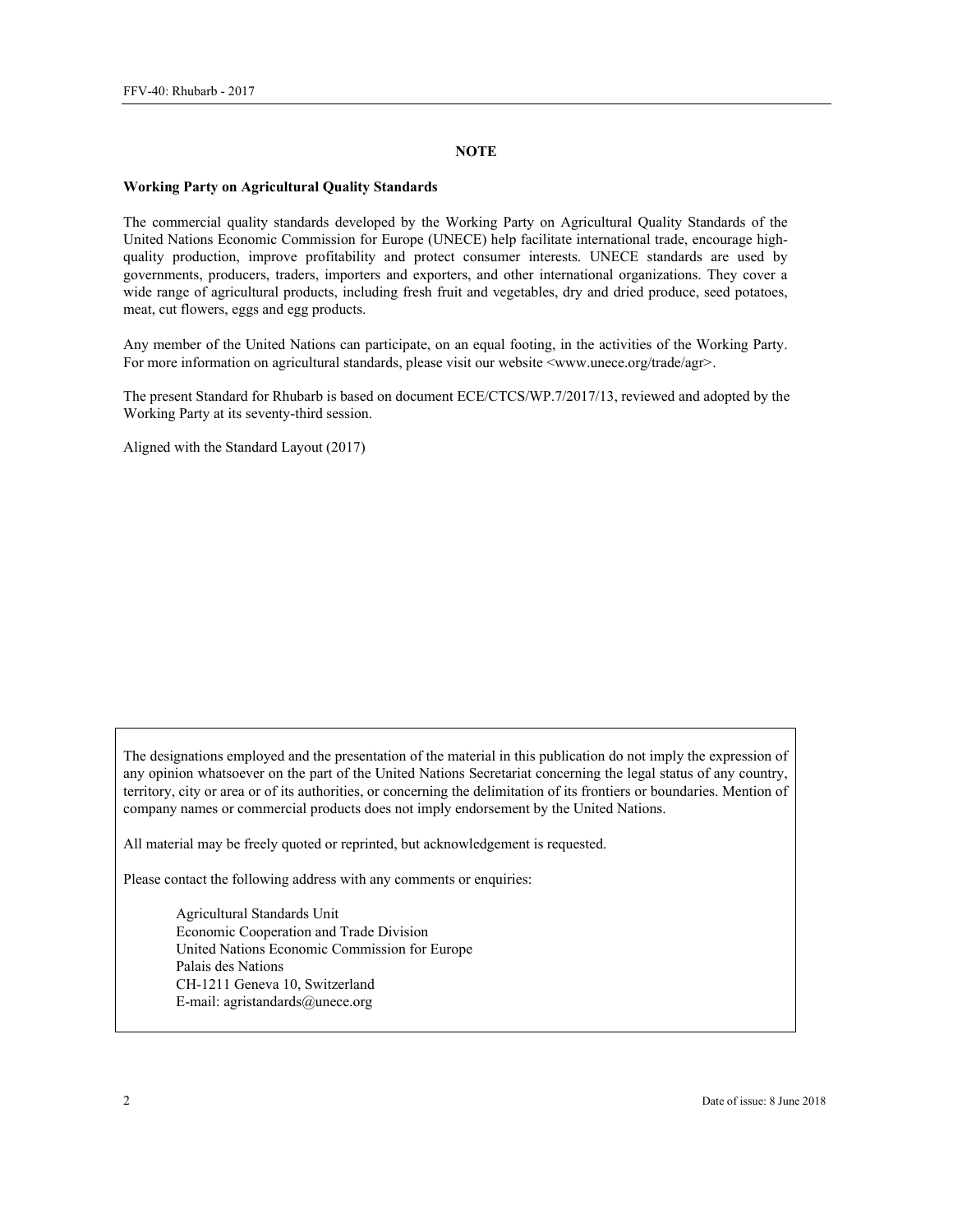## **UNECE Standard FFV-40 concerning the marketing and commercial quality control of Rhubarb**

## **I. Definition of produce**

This standard applies to leaf stalks of rhubarb of varieties (cultivars) grown from *Rheum rhabarbarum* L. to be supplied fresh to the consumer, rhubarb for industrial processing being excluded.

## **II. Provisions concerning quality**

The purpose of the standard is to define the quality requirements for rhubarb after preparation and packaging.

However, if applied at stages following export, products may show in relation to the requirements of the standard:

- a slight lack of freshness and turgidity
- a slight deterioration due to their development and their tendency to perish.

The holder/seller of products may not display such products or offer them for sale, or deliver or market them in any manner other than in conformity with this standard. The holder/seller shall be responsible for observing such conformity.

### **A. Minimum requirements**

In all classes, subject to the special provisions for each class and the tolerances allowed, the rhubarb must be:

- intact; the leaf blades of rhubarb grown in the open must be cut off neatly no more than 5 cm from the top of the leaf- stalk or the upper part of the stalk may be cut off. The leaf blades of rhubarb grown in forcing houses may be present
- sound; produce affected by rotting or deterioration such as to make it unfit for consumption is excluded
- clean, practically free of any visible foreign matter
- fresh in appearance
- practically free from pests
- practically free from damage caused by pests
- turgid
- smooth and not excessively fibrous
- practically unbruised
- of a colour characteristic of the mode of cultivation
- free of abnormal external moisture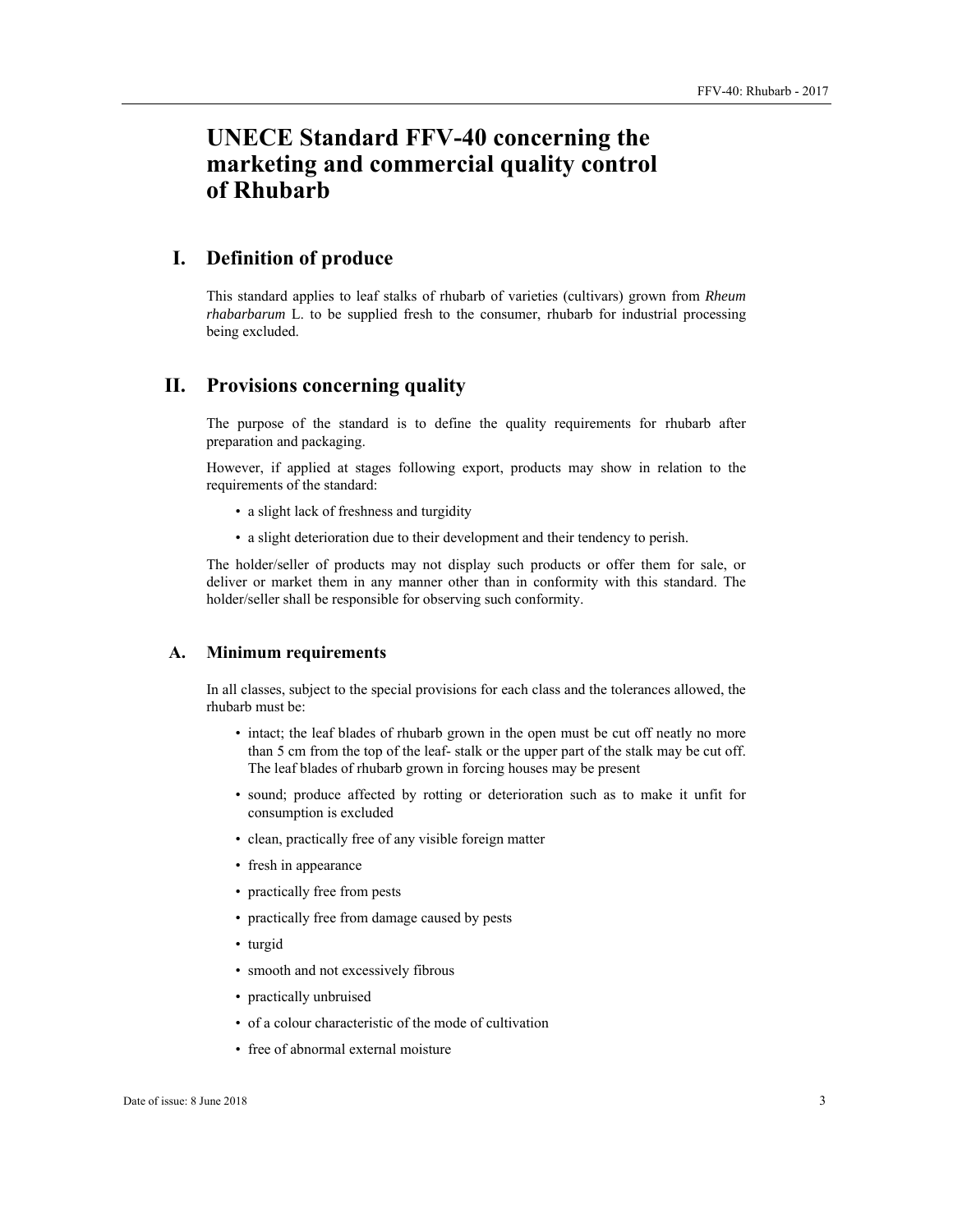• free of any foreign smell and/or taste.

The development and condition of the rhubarb must be such as to enable them:

- to withstand transportation and handling
- to arrive in satisfactory condition at the place of destination.

#### **B. Classification**

Rhubarb is classified in two classes, as defined below

#### **(i) Class I**

Rhubarb in this class must be of good quality. It must be characteristic of the variety and/or commercial type in relation to the mode of cultivation.

The leaf-stalks must be well developed and free of patches of rust.

Rhubarb from forcing houses must be straight, free of bud sheathes, deep pink or red in colour for at least two-thirds of the stalk length. Leaf blades, when present, should be undamaged.

The following slight defects, however, may be allowed provided these do not affect the general appearance of the produce, the quality, the keeping quality and presentation in the package:

• a slight defect in shape.

#### **(ii) Class II**

This class includes rhubarb that does not qualify for inclusion in Class I but satisfies the minimum requirements specified above.

Rhubarb from forcing houses must be pink or red in colour for at least two-thirds of the stalk length.

The following defects may be allowed, provided the rhubarb retains its essential characteristics as regards the quality, the keeping quality and presentation:

- defects in shape
- traces of rust, removable by normal peeling by the consumer
- slight external bruises
- slight surface cracks.

## **III. Provisions concerning sizing**

Size is determined by the length and by the diameter of the leaf-stalks measured at the midpoint of their length.

| Minimum size (in cm) by mode of cultivation |                                      |                                                |  |  |  |  |
|---------------------------------------------|--------------------------------------|------------------------------------------------|--|--|--|--|
| <b>Rhubarb from forcing houses</b>          | <b>Rhubarb</b> forced<br>in the open | Rhubarb grown in the open<br>(without forcing) |  |  |  |  |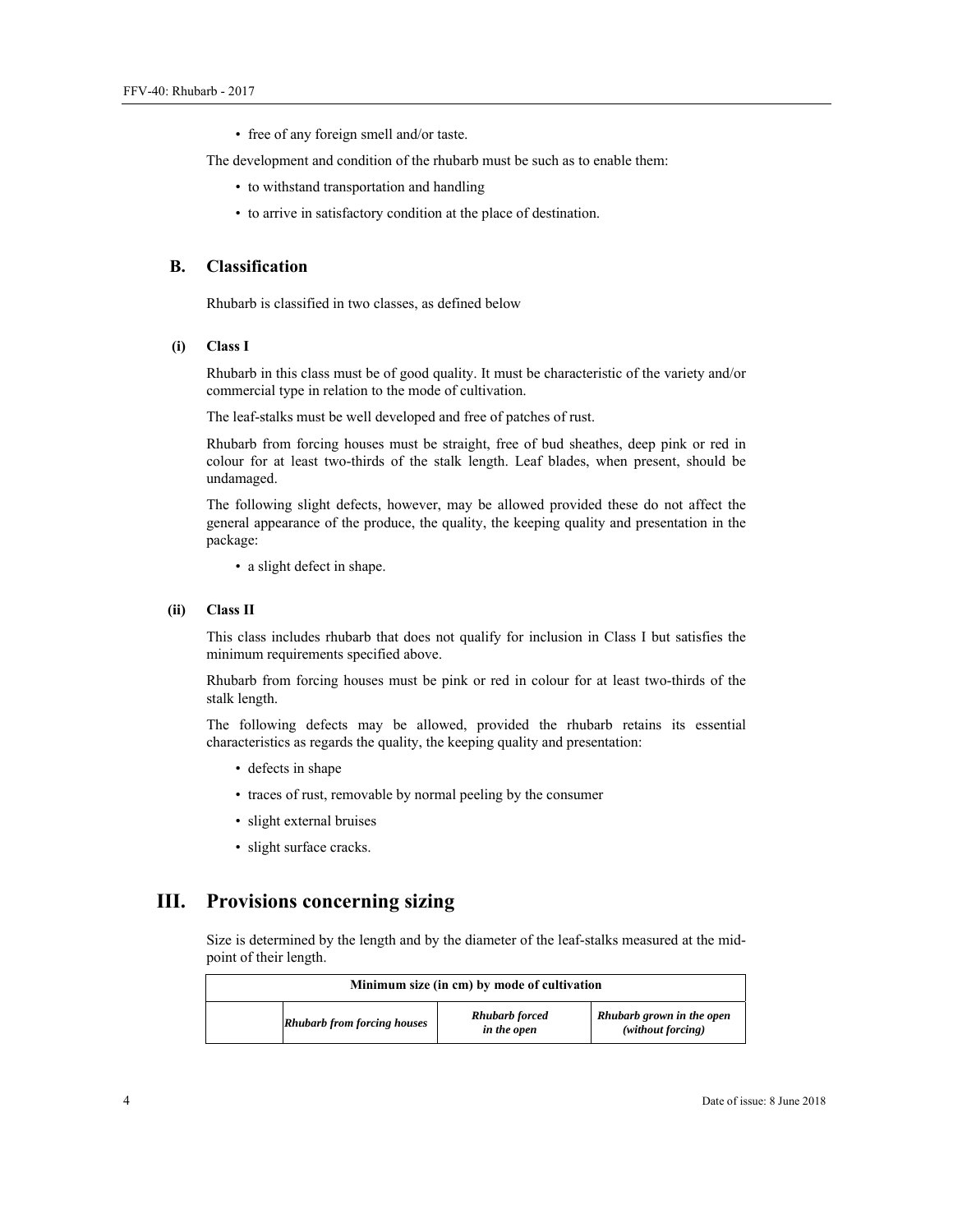|          | Length | Diameter | Length | Diameter | Length | Diameter |
|----------|--------|----------|--------|----------|--------|----------|
| Class I  | 25     | ر. 1     | 20     | 2.0      | 25     | 2.0      |
| Class II | 20     | 1.0      | 15     | 1.5      | 20     | 1.J      |

A minimum length is not required for rhubarb presented uniformly in sales packages.

## **IV. Provisions concerning tolerances**

At all marketing stages, tolerances in respect of quality and size shall be allowed in each lot for produce not satisfying the requirements of the class indicated.

#### **A. Quality tolerances**

#### **(i) Class I**

A total tolerance of 10 per cent, by number or weight, of rhubarb not satisfying the requirements of the class but meeting those of Class II is allowed. Within this tolerance not more than 1 per cent in total may consist of produce satisfying neither the requirements of Class II quality nor the minimum requirements, or of produce affected by decay.

#### **(iii) Class II**

A total tolerance of 10 per cent, by number or weight, of rhubarb satisfying neither the requirements of the class nor the minimum requirements, is allowed. Within this tolerance not more than 2 per cent in total may consist of produce affected by decay.

## **B. Size tolerances**

For all classes: a total tolerance of 10 per cent, by number or weight, of rhubarb not satisfying the requirements as regards sizing is allowed.

## **V. Provisions concerning presentation**

#### **A. Uniformity**

The contents of each package or each bundle in the same package must be uniform and contain only rhubarb of the same origin, variety or commercial type, mode of cultivation and quality.

The visible part of the contents of the package must be representative of the entire contents.

#### **B. Packaging**

The rhubarb must be packed in such a way as to protect the produce properly.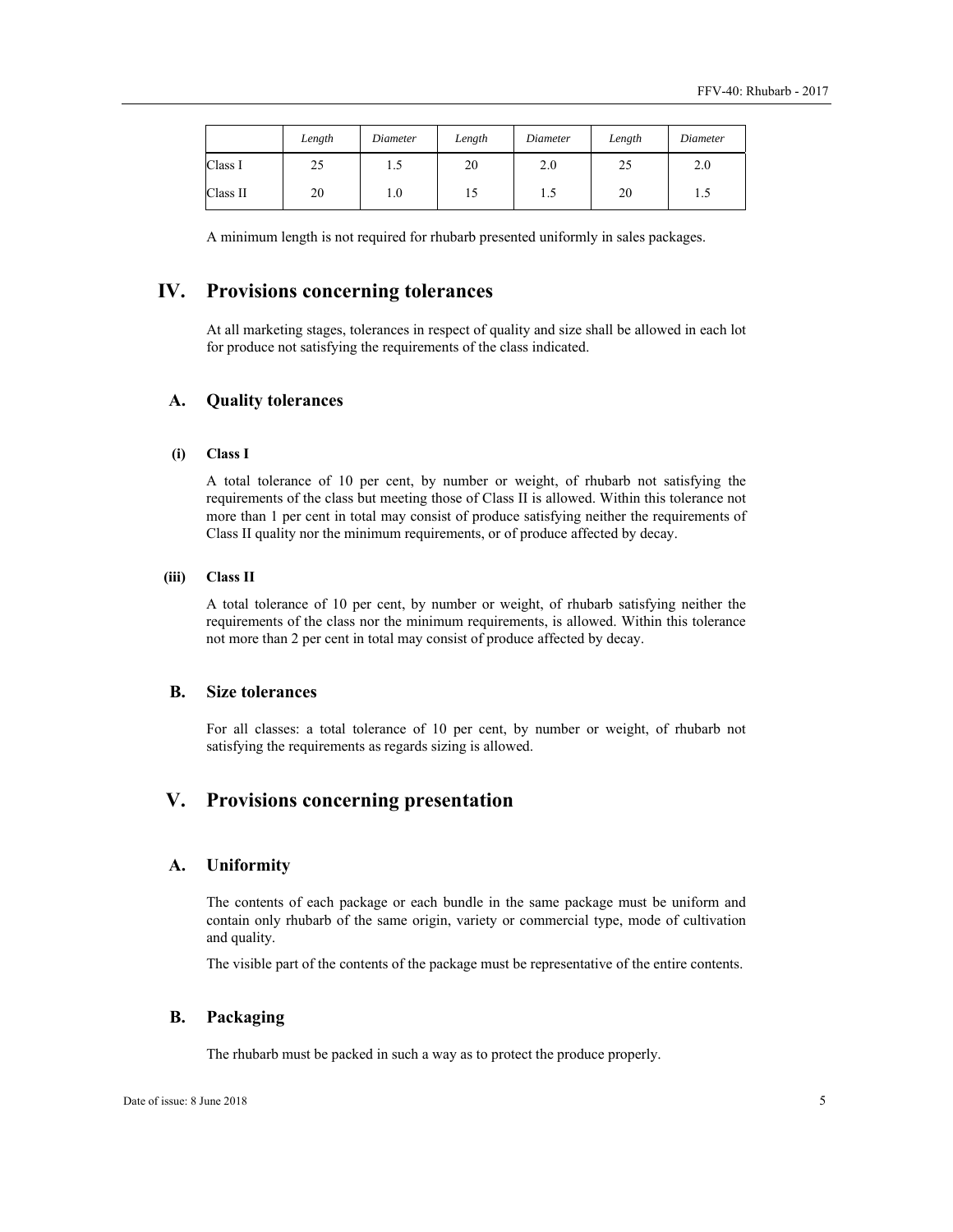The materials used inside the package must be clean and of a quality such as to avoid causing any external or internal damage to the produce. The use of materials, particularly of paper or stamps bearing trade specifications, is allowed, provided the printing or labelling has been done with non-toxic ink or glue.

Stickers individually affixed to the produce shall be such that, when removed, they neither leave visible traces of glue nor lead to skin defects.

Packages must be free of all foreign matter.

## **VI. Provisions concerning marking**

Each package<sup>1</sup> must bear the following particulars, in letters grouped on the same side, legibly and indelibly marked, and visible from the outside.

### **A. Identification**

Packer and/or dispatcher/exporter:

Name and physical address (e.g. street/city/region/postal code and, if different from the country of origin, the country) or a code mark officially recognized by the national authority<sup>2</sup> if the country applying such a system is listed in the UNECE database.

#### **B. Nature of produce**

- "Rhubarb" if the contents are not visible from the outside
- "Forced", where appropriate.

#### **C. Origin of produce**

• Country of origin<sup>3</sup> and, optionally, district where grown, or national, regional or local place name.

#### **D. Commercial specifications**

- Class
- Number of bundles, where appropriate.

 $\overline{a}$ 

<sup>&</sup>lt;sup>1</sup> These marking provisions do not apply to sales packages presented in packages. However, they do apply to sales packages (pre-packages) presented individually. 2 The national legislation of a number of countries requires the explicit declaration of the name and

address. However, in the case where a code mark is used, the reference "packer and/or dispatcher (or equivalent abbreviations)" has to be indicated in close connection with the code mark, and the code mark should be preceded by the ISO 3166 (alpha) country/area code of the recognizing country, if not the country of origin.

<sup>&</sup>lt;sup>3</sup> The full or a commonly used name should be indicated.